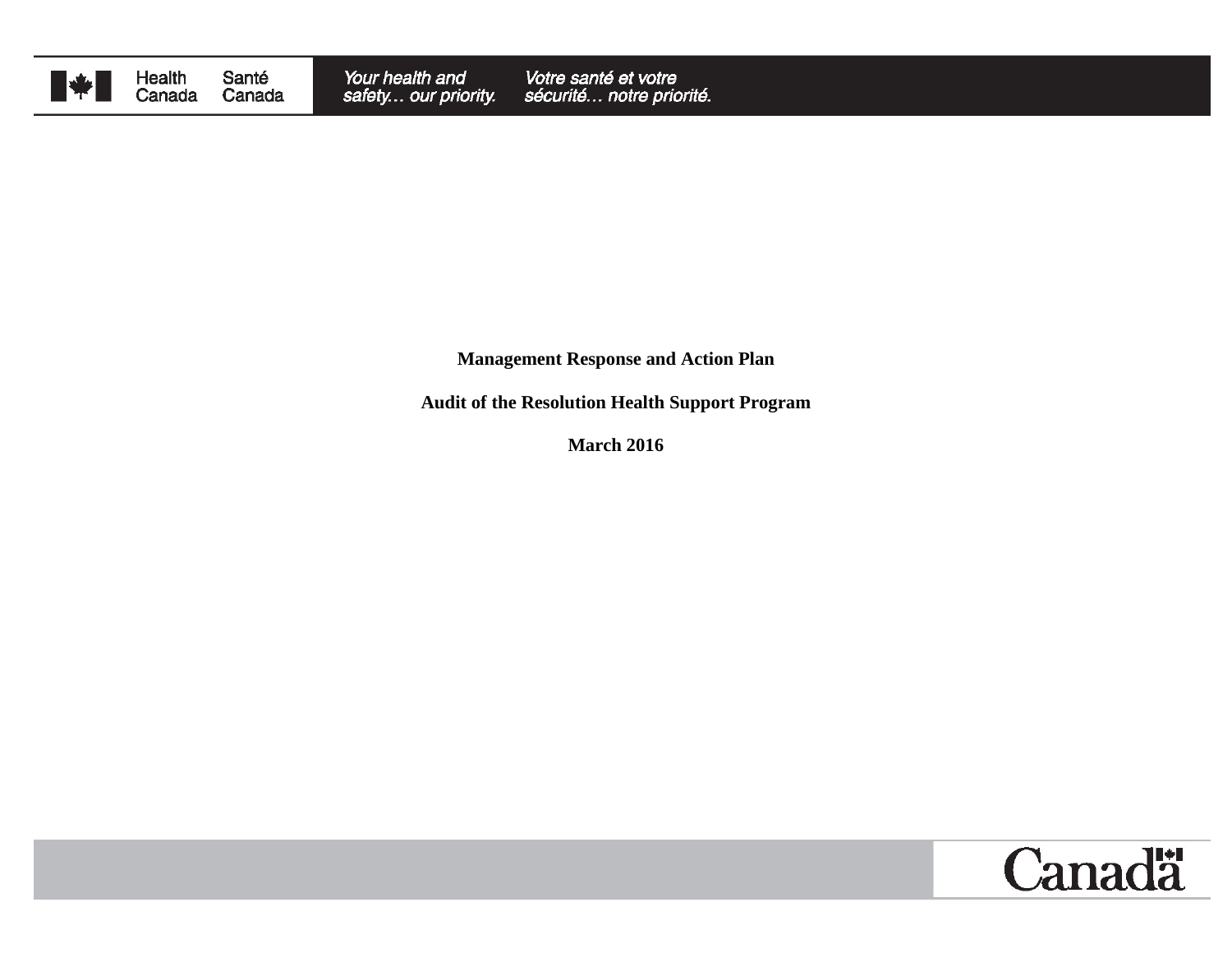| <b>Recommendations</b>                                                                                                                                                                                                     | <b>Management Response and Planned</b><br><b>Management Action</b>                                                                                                                                                                                                                                                                                             | <b>Deliverables</b>                                                                   | <b>Expected</b><br><b>Completion Date</b> | <b>Responsibility</b>                                                                                                           |
|----------------------------------------------------------------------------------------------------------------------------------------------------------------------------------------------------------------------------|----------------------------------------------------------------------------------------------------------------------------------------------------------------------------------------------------------------------------------------------------------------------------------------------------------------------------------------------------------------|---------------------------------------------------------------------------------------|-------------------------------------------|---------------------------------------------------------------------------------------------------------------------------------|
| <b>Recommendation 1</b>                                                                                                                                                                                                    |                                                                                                                                                                                                                                                                                                                                                                |                                                                                       |                                           |                                                                                                                                 |
| It is recommended that the Assistant<br>Deputy Ministers, First Nations and<br>Inuit Health Branch, develop Terms<br>of Reference for the monthly<br><b>Resolution Health Support Program</b><br>- Regional Working Group. | Management agrees with this recommendation.                                                                                                                                                                                                                                                                                                                    |                                                                                       |                                           |                                                                                                                                 |
|                                                                                                                                                                                                                            | The First Nations and Inuit Health Branch<br>(FNIHB) has an effective governance<br>framework in place for achieving the<br>objectives of the Indian Residential<br><b>Schools Resolution Health Support</b><br>Program (IRS RHSP), and the program<br>will develop, as recommended, Terms of<br>Reference for the monthly IRS RHSP<br>Regional Working Group. | 1.1 Terms of<br>reference for the<br>monthly IRS RHSP<br>Regional<br>Teleconferences. | June 2016                                 | Executive<br>Director, Office of<br>Public and<br>Population Health<br>(OPPH)<br>Regional<br><b>Executive Officers</b><br>(RED) |
| <b>Recommendation 2</b>                                                                                                                                                                                                    |                                                                                                                                                                                                                                                                                                                                                                |                                                                                       |                                           |                                                                                                                                 |
| It is recommended that the Assistant<br>Deputy Ministers, First Nations and                                                                                                                                                | Management agrees with this recommendation.                                                                                                                                                                                                                                                                                                                    |                                                                                       |                                           |                                                                                                                                 |
| Inuit Health Branch, strengthen the<br>suite of management controls for<br>service delivery and claims<br><i>processing by:</i><br>Developing and implementing a                                                           | FNIHB will update the provider audit<br>framework and finalize the business<br>requirements for the Mental Health IT<br>Modernization Project and the personal<br>information bank submission.                                                                                                                                                                 | 2.1 Provider audit<br>framework consistent<br>with the NIHB<br>model.                 | March 2017                                | Executive<br>Director, OPPH<br><b>REOs</b>                                                                                      |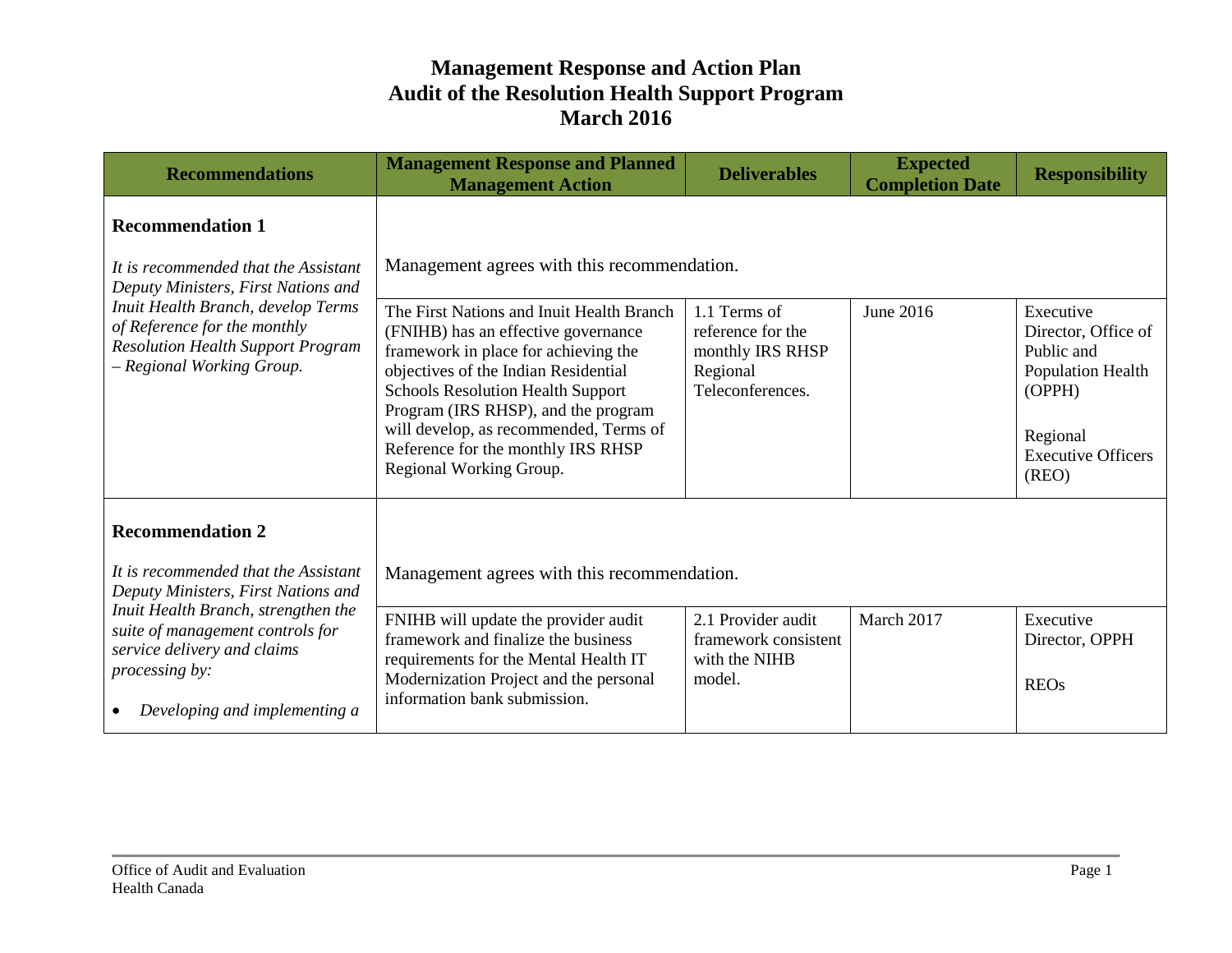|           | <b>Recommendations</b>                                                                                                                                                                                                                                          | <b>Management Response and Planned</b><br><b>Management Action</b>                                                                                                                                                                                                                                                                                                                            | <b>Deliverables</b>                                                                                                                                                                                    | <b>Expected</b><br><b>Completion Date</b> | <b>Responsibility</b>                      |
|-----------|-----------------------------------------------------------------------------------------------------------------------------------------------------------------------------------------------------------------------------------------------------------------|-----------------------------------------------------------------------------------------------------------------------------------------------------------------------------------------------------------------------------------------------------------------------------------------------------------------------------------------------------------------------------------------------|--------------------------------------------------------------------------------------------------------------------------------------------------------------------------------------------------------|-------------------------------------------|--------------------------------------------|
| $\bullet$ | provider audit framework;<br>Tracking and monitoring<br>approvals for professional<br>counselling for non-<br>student/family members;<br>Communicating with the regions<br>on expectations of the<br>transportation guidelines<br>regarding cost-effectiveness; | Regarding the eligibility criteria, the<br>program aims to ensure effective access to<br>needed services. Its mandate is very<br>precise about those to be supported during<br>hearings or Truth and Reconciliation<br>Commission (TRC) events and follow-up<br>counselling sessions. The program will<br>further assess the number of individuals<br>receiving counselling support who might | 2.2a FNIHB will<br>record and track<br>prior approvals for<br>individuals other<br>than former residents<br>or family members<br>as 'exception clients'<br>for the 2016-17 fiscal<br>year. Preliminary | February 2017                             | Executive<br>Director, OPPH<br><b>REOs</b> |
| $\bullet$ | Finalizing the business<br>requirement for the Mental<br><b>Health IT Modernization</b><br>Project; and<br>Finalizing the personal                                                                                                                              | not be eligible as former students, family<br>members (defined as spouse/partner, those<br>raised by or raised in the household of a<br>former IRS student, and any relations who<br>have experienced effects of                                                                                                                                                                              | findings will be<br>presented to the<br>Senior Management<br>Committee.                                                                                                                                |                                           |                                            |
|           | information bank.                                                                                                                                                                                                                                               | intergenerational trauma associated with<br>an eligible family member's time at an<br>IRS), as well as TRC or Commemoration<br>events participants.                                                                                                                                                                                                                                           | 2.2b At the end of<br>the 2016-17 fiscal<br>year, an analysis of<br>the data will be<br>undertaken and a<br>final report<br>completed.                                                                 | May 2017                                  |                                            |
|           |                                                                                                                                                                                                                                                                 |                                                                                                                                                                                                                                                                                                                                                                                               | 2.3 A reminder will<br>be sent to all regions<br>about existing<br>eligibility criteria.                                                                                                               | <b>July 2016</b>                          |                                            |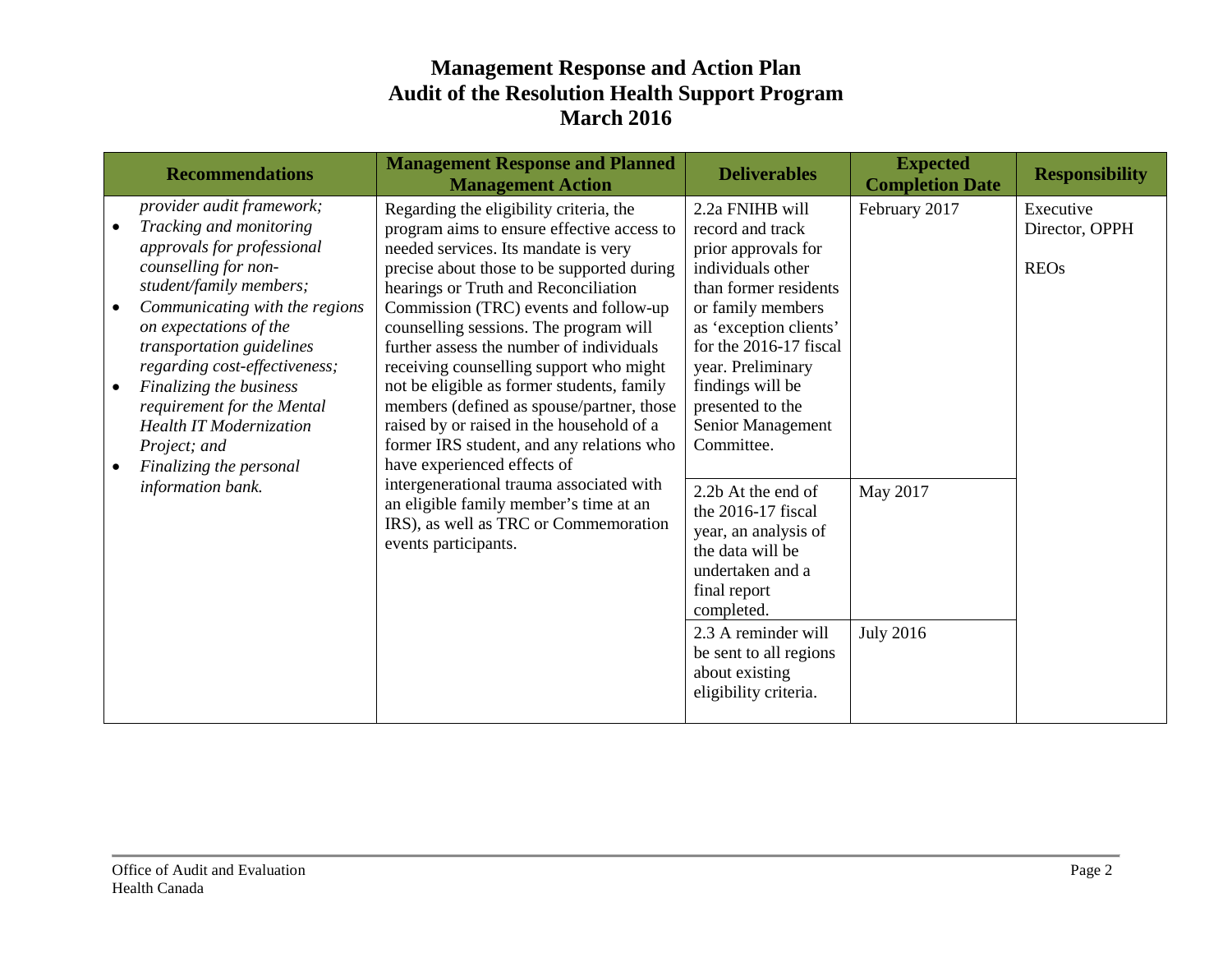| <b>Recommendations</b> | <b>Management Response and Planned</b><br><b>Management Action</b> | <b>Deliverables</b>              | <b>Expected</b><br><b>Completion Date</b> | <b>Responsibility</b> |
|------------------------|--------------------------------------------------------------------|----------------------------------|-------------------------------------------|-----------------------|
|                        | The transportation guidelines allow for                            | 2.4 FNIHB will                   | April 2016                                | Executive             |
|                        | flexibilities within the regional context to                       | engage its Regional              |                                           | Director, OPPH        |
|                        | organize services, taking into account                             | Working Group to                 |                                           |                       |
|                        | cost-effectiveness, client needs,                                  | communicate to the               |                                           | <b>REOs</b>           |
|                        | availability of services, provider                                 | regions the                      |                                           |                       |
|                        | availability to travel and privacy-related                         | flexibilities within             |                                           |                       |
|                        | factors. The program will issue a reminder                         | the transportation               |                                           |                       |
|                        | to all regions to ensure that continued                            | guidelines, to                   |                                           |                       |
|                        | attention is given to organizing supports                          | consider                         |                                           |                       |
|                        | in the most cost-effective, culturally                             | opportunities to<br>maximize the |                                           |                       |
|                        | appropriate and client-centred way.                                | effectiveness of how             |                                           |                       |
|                        |                                                                    | culturally appropriate           |                                           |                       |
|                        |                                                                    | and client-centred               |                                           |                       |
|                        |                                                                    | services are                     |                                           |                       |
|                        |                                                                    | delivered, as well as            |                                           |                       |
|                        |                                                                    | best practices                   |                                           |                       |
|                        |                                                                    | currently being used.            |                                           |                       |
|                        |                                                                    | 2.5 FNIHB will                   | March 2017                                |                       |
|                        |                                                                    | finalize the business            |                                           |                       |
|                        |                                                                    | requirements                     |                                           |                       |
|                        |                                                                    | document for the                 |                                           |                       |
|                        |                                                                    | enhancements to the              |                                           |                       |
|                        |                                                                    | <b>Mental Health</b>             |                                           |                       |
|                        |                                                                    | <b>Services Tracking</b>         |                                           |                       |
|                        |                                                                    | System.                          |                                           |                       |
|                        |                                                                    | 2.6 FNIHB will                   | June 2016                                 |                       |
|                        |                                                                    | develop the personal             |                                           |                       |
|                        |                                                                    | information bank.                |                                           |                       |